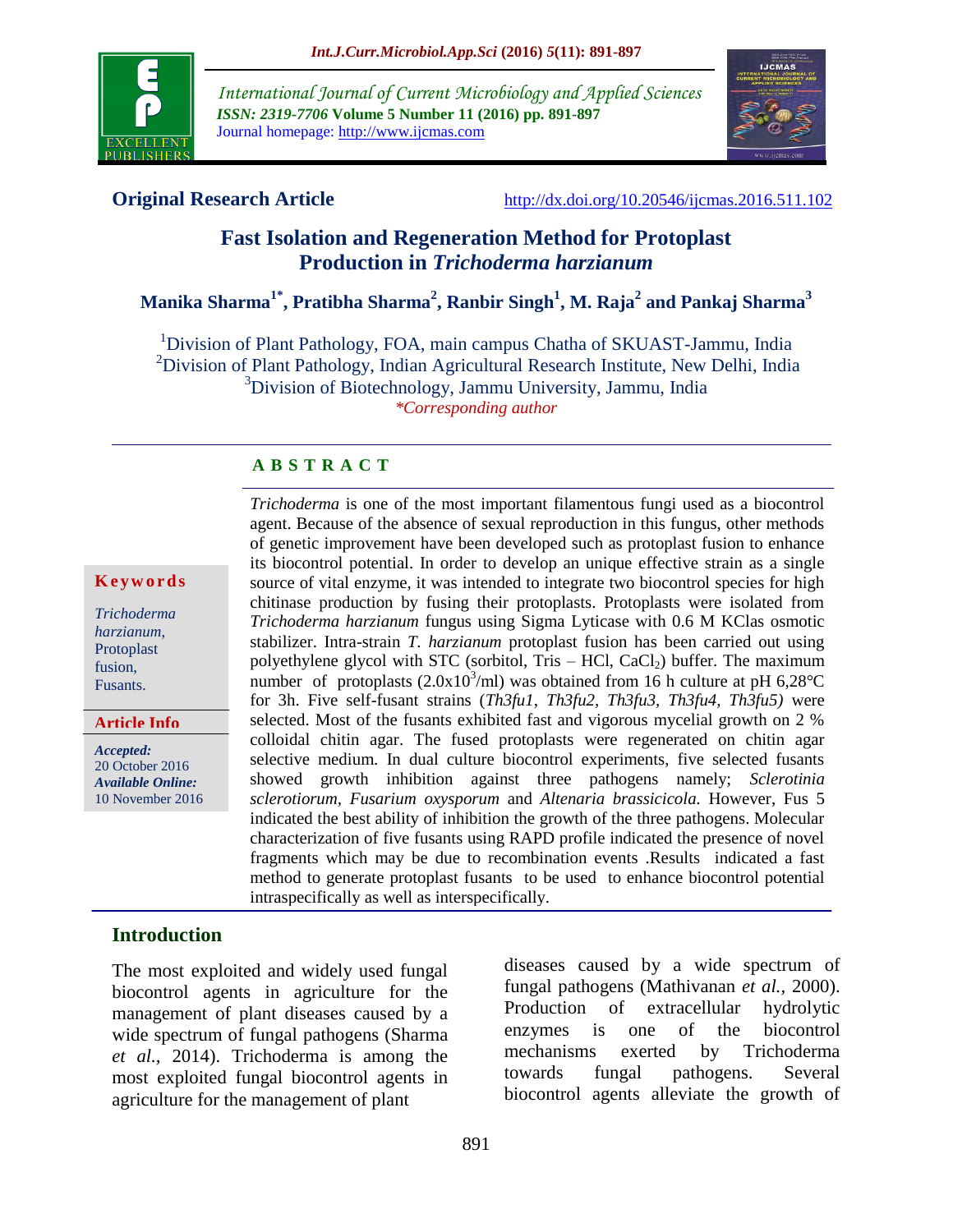pathogenic fungi by producing extracellular Production of extracellular hydrolytic enzymes is one of the biocontrol mechanisms exerted by *Trichoderma*  towards fungal pathogens. There are several biocontrol agents hindering the growth of pathogenic fungi by producing extracellular chitinase, which degrades the chitin polymers of fungal cell wall (Mathivanan *et al.,* 1998).Genetic variation in this fungi occurred by various asexual processes such as mutation and parasexual recombination because of the absence of sexual reproduction. Protoplast fusion can be used as a tool in strain improvement for bringing genetic recombination and developing hybrid strains in Filamentous fungi (Lalithakumari, 2000). Isolation, fusion and regeneration of protoplasts have been carried out in *Trichoderma* mainly for improving the biocontrol potential (Prabavathy *et al.,* 2006). The present study was aimed to isolate the protoplasts from *Trichoderma harzianum* and carry out selffusion of protoplasts with the objective of enhancing the chitinase production. In addition, the antagonistic potential of the fusant strains was also studied in comparison to parent.

## **Materials and Methods**

## **Collection of isolate for study**

The pure cultures of *T. harzianum* (Th3) (ITCC: 5593) was obtained from The Indian Type Culture Collection available in Division of Plant Pathology, IARI, New Delhi. After serial dilution, the samples were plated on PDA media at room temperature  $(28\pm2\degree C)$ . The morphological parameters were studied using light microscopy.

#### **Isolation, fusion and regeneration of protoplasts**

About 1ml of conidial suspension of *T. harzianum* (Th3) was inoculated into 100ml of potato dextrose broth (PDB) and incubated on a rotary shaker at 100 rpm at room temperature. After 16 h, the culture was harvested and mycelia were separated through Whatman filter paper.100mg of mycelia was washed with sterile water and incubated in 0.1M phosphate buffer, pH 6.0 and incubated with lysing enzymes (Sigma Chemicals Co., India) at 8mg/ml concentration prepared in phosphate buffer containing 0.6M KCl as osmotic stabilizer.

The enzyme-mycelial mixture was incubated at room temperature with mild shaking and the release of protoplast was monitored regularly under light microscope. After 2 h, the protoplasts preparation was filtered through sterile cotton wad and centrifuged at 100 rpm for 15min. The supernatant was discarded and the sedimented protoplasts were suspended immediately in bufferedosmotic stabilizer solution. Self-fusion of protoplasts of *T. harzianum* was done by the method of Stasz et al. (1988). Polyethylene glycol (PEG) (MW 3500, Sigma Chemicals Co., India) prepared in STC buffer (0.6M Sorbitol; 10mM Tris–HCl; 10mM CaCl2, pH 6.5) was used as fusogen. One ml of protoplast suspension was mixed with equal volume of 80% PEG solution and the fusion mixture was incubated at room temperature. After 10min, the mixture was diluted with 1ml of STC buffer.

The PEG in the fusion mixture was washed away, using STC buffer and the fused protoplasts were collected by centrifugation at 100 rpm for 15min, suspended in STC buffer and plated on 2% colloidal chitin agar (CCA) selective medium containing (g/l) colloidal chitin, 5.0; sucrose, 1.0; NaNO3, 2.0; K2HPO4, 1.0; KCl, 0.5; MgSO4, 0.5; FeSO4, 0.01; agar 15; distilled water 1000ml at pH 6.5. The plates were incubated at room temperature and the protoplast regeneration and development of colonies were observed.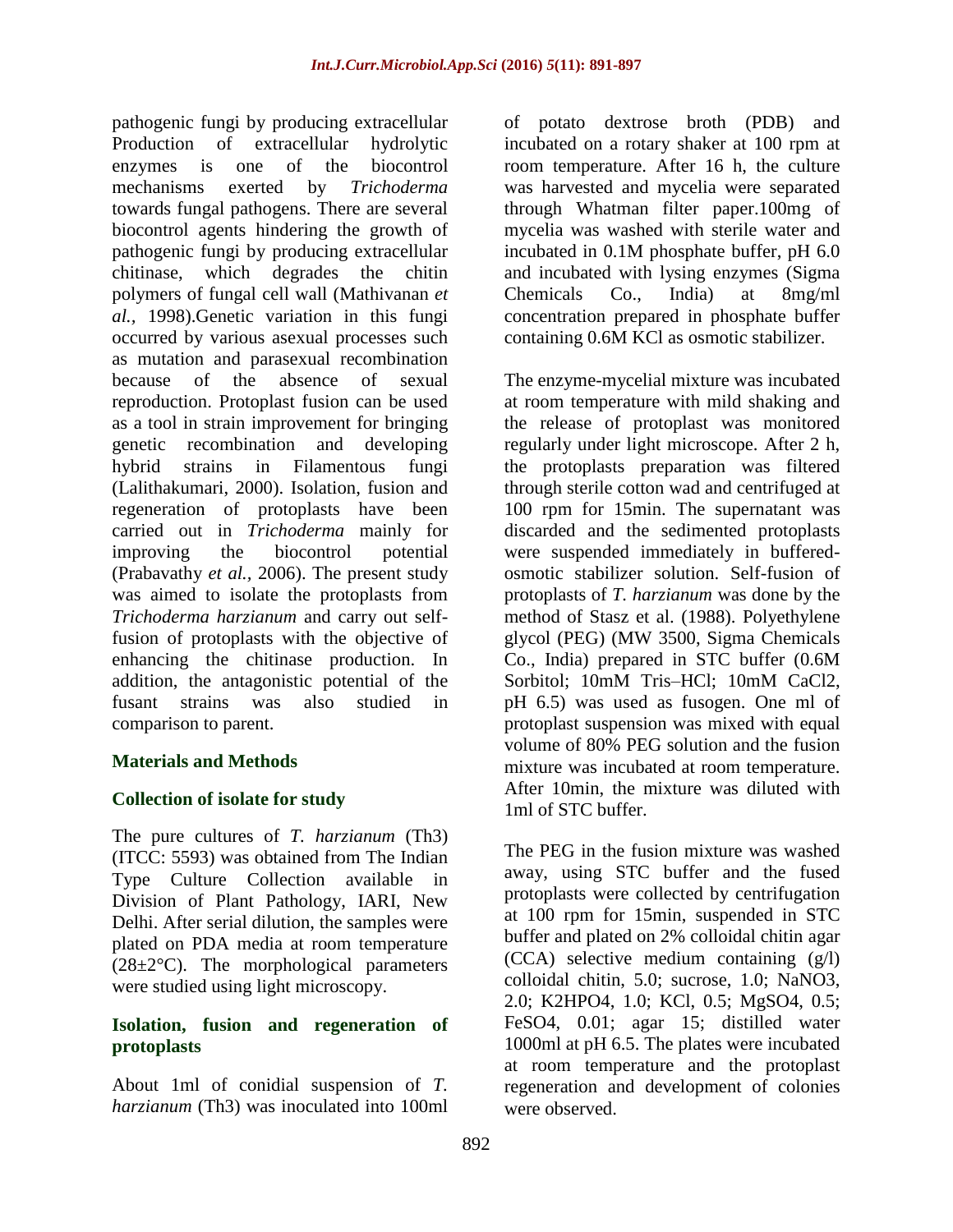#### **Growth of parent and fusants on CCA media**

Eight regenerated self-fusants of *T. harzianum* were selected based on their growth and microscopic examination. Mycelial disc of each self-fusant was inoculated on 2 % CCA and incubated at room temperature. The mycelial growth and morphology were observed after 3–5 days.

### *Antagonistic activity of parent and selffusants of Trichoderma harzianum against phytopathogens*

The antagonistic activity of *T. harzianum* against *Fusarium, Rhizoctonia solani, Pythium and S.sclerotiorum, Rhizoctonia solani* were determined by dual culture technique. Mycelial discs were cut out from actively growing selffusant and parent cultures of *T. harzianum* and pathogens and placed at the opposite poles on PDA. The plates were incubated at room temperature and the mycelial growth of *T. harzianum* strains (antagonists) and *Fusarium, Rhizoctonia solani, Alternaria brassicicola and S.sclerotiorum* were measured after four days and percent inhibition ofmycelial growth of the pathogen was calculated.

## **Molecular characterization of fusants**

DNA was extracted from fusants and parents PCR-RAPD reactions were carried out using different ng 10-mer oligonucleotide primers (Operon Technologies, USA) to identify polymorphic amplicons. PCR was performed in 15 µl volumes containing 1 µl DNA (50 ng), 1.5 µl primer (10 pmol), 1.5 µl of 10x PCR buffer, 1 µl of 25mM MgCl<sub>2</sub>,  $0.5$  µl Taq DNA polymerase  $(0.5U)$ , 1.5 µl dNTP mix (2mM), 8 µl double distilled water. Amplification were performed on a Bioneer-Mygenie 32 thermocycler programmed for 5 min at  $95^{\circ}$ C

(denaturation), 40 cycles each of 1 min at 94<sup>0</sup>C, 1 min at 32<sup>0</sup>C (annealing), 1 min at  $72^{\circ}$ C and final extension of 2min at  $72^{\circ}$ C. The amplified products were loaded onto 1.5% agarose gels (Agarose T2 Low EEO, Biomatrix) containing  $0.2$ mg  $1^{-1}$  Ethidium bromide (Sigma, USA), and electrophoresed in 1x TAE buffer. All the PCRs were repeated thrice to check the reproducibility of the amplicons (Fig.4to Fig.9).

## **Results and Discussion**

Swelling and rounding up of cell content were observed at initial stage and the lysis of mycelium started after 60 min (Fig.1). Complete lysis of mycelium and release of protoplasts were observed after 1h.The protoplasts released initially were smaller in size but later they enlarged to spherical structures. Interestingly, the protoplasts yield was significantly affected by the concentrations of lysing enzymes. At low concentrations, the lysis of fungal mycelium was confined only to a small portion whereas at high enzyme concentrations, the mycelium lysed effectively yielding large numbers of protoplasts, but they bursted immediately after release and disintegrated. Among different concentrations of lysing enzymes tested, 8mg/ml with 0.6M KCl as osmotic stabilizer was optimal for the release of protoplasts from different *Trichoderma* spp. However, Pe'er and Chet (1990) obtained highest protoplasts from *T. harzianum* using Novozyme 234 at 10mg/ml with 0.6M KCl and Tschen and Li (1994) used 15mg/ml of Novozyme 234 with 0.6M sucrose to isolate maximum number of protoplasts from *T. harzianum* and *Trichoderma koningii*. Balasubramanian et al. (2003) obtained maximum protoplasts from *Trichoderma roseum* using Novozyme 234.in combination with chitinase and cellulase, each at 5mg/ml.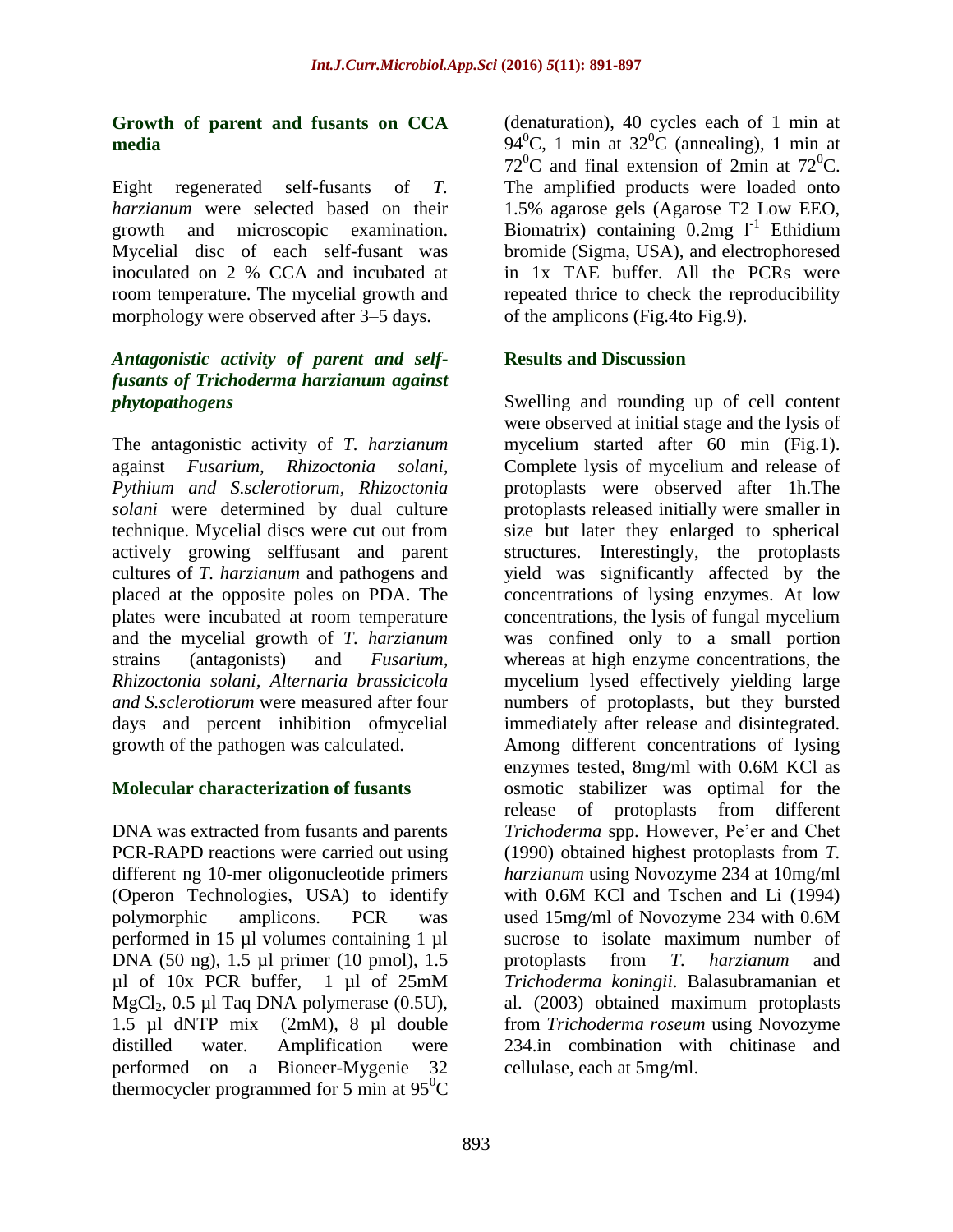#### *Int.J.Curr.Microbiol.App.Sci* **(2016)** *5***(11): 891-897**

| <b>Parents and</b>  | % Radial growth |                    |                |                |
|---------------------|-----------------|--------------------|----------------|----------------|
| <b>Fusants</b>      | R.solani        | <i>F.oxysporum</i> | A.brassicicola | S.sclerotiorum |
| Fusant1             | 50              | 25                 | 28             | 10             |
| Fusant2             | 53              | 30                 | 28             | 12             |
| Fusant3             | 52              | 28                 | 29             | 15             |
| Fusant4             | 43              | 30                 | 28             | 20             |
| Fusant <sub>5</sub> | 70              | 50                 | 50             | 40             |
| Parent 1            | 90              | 85                 | 80             | 80             |

| <b>Table.1</b> Radial growth of pathogens; R. solani, F. oxysporum, |
|---------------------------------------------------------------------|
| A. brassicicola and S. sclerotiorum                                 |

\*Values are mean of two replicates.

Α

**Fig.1** Digestion of mycelium and release of protoplasts in *T. harzianum*. (A) *T. harzianum* mycelium with lysing enzymes showing swelling and rounding up of cell content (B) Partially digested mycelium with prominent release of protoplasts occurring after 2 h of incubation.



Protoplast release after 30 min







Protoplast release after 40 min

Protoplast release after 45min

Protoplast release after 45min

B



Protoplast release after 50 min



Protoplast release after 60 min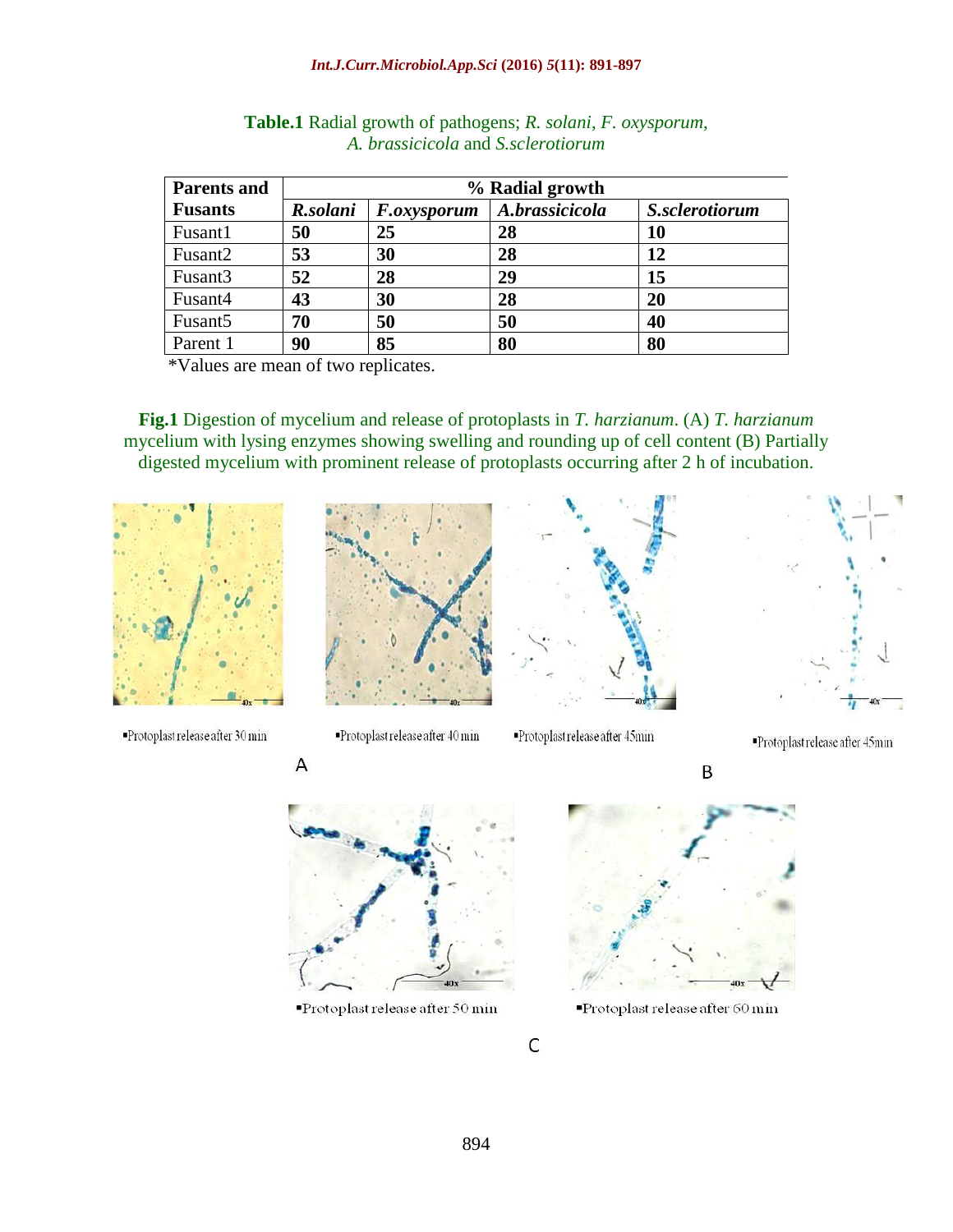**Fig.2** Regeneration of fusion protoplasts of *T. harzianum*



**Fig.3** Regenerating protoplast of *T. harzianum* on 2%CCA medium.



**Fig.5**



Fig.5 Amplicon generated from OPA-10 and OPA-14 combination for protoplast fusants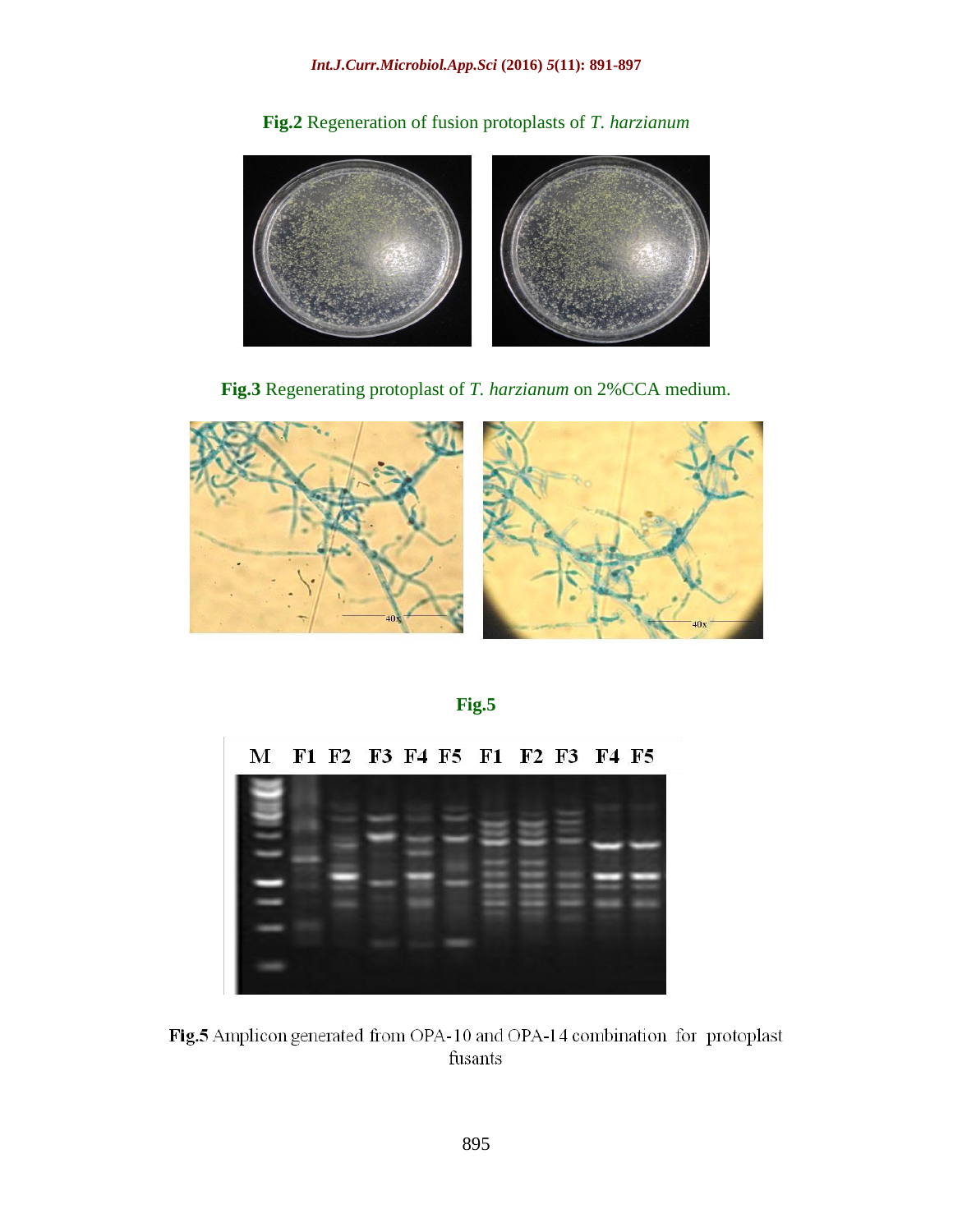

**Fig.6** Amplicon generated throgh OPA-8 and OPA-11.

When PEG solution was added to the protoplasts, they were attracted to each other and pairs of protoplasts were observed.Selffusion of protoplasts in *T. harzianum* has been achieved in the present study using 60% PEG which is in accordance with the concentration used by (Hashiba and Yamada, 1984; Mrinalini, 1997). At higher concentrations, PEG caused shrinking and bursting of protoplasts (Lalithakumari, 2000; Lalithakumari and Mathivanan, 2003). The fused protoplasts were plated on high concentration (2%) of CCA for further selection. They started regenerating after two days (Fig. 2) and developed mycelium after three days (Fig.3). Prominent colonies were observed after four days on 2% CCA selective medium. Improvement of antagonistic activity in self-fusant strains was observed against *R. solani* as compared to the parent strain. Inhibition (70%) of mycelia growth of *R. solani* was recorded with (Fus5) (Table 1) which reveals the competence of the fusant generated from *T. harzianum.* The RAPD primers OPA10, OPA13, OPA14, OPA9, OPA8 showed polymorphic fragments in the fusants. The molecular weight of fragments ranged from 100 bp to 600 bp. The fusants showed polymorphic fragments as like parent and are evolutionary similar. Comparison of the

DNA patterns indicated that many fragments were present in Fus 3, Fus 5, and Fus 4 showed in Fig.4 to 9.

#### **Acknowledgements**

This study was supported by Indian Council for Agricultural Research (ICAR), funded (NAE) by ''Niche area of Excellence-Exploration and Exploitation of *Trichoderma* as antagonist soil borne pathogens'' and we thank the Head, Division of Plant Pathology, Indian Agricultural Research Institute (IARI) where the facilities for the experimentation was provided.

#### **References**

- Balasubramanian, N., Annie Juliet, A., Srikalavani, P., Lalithakumari, D. 2003. Release and regeneration of protoplasts from *Trichothecium roseum*. *Can. J. Microbiol.,* 49: 263– 268.
- Hashiba, T., Yamada, M. 1984. Intraspecific protoplast fusion between auxotrophic mutants of *Rhizoctonia solani*. *Phytopathol.,* 74: 398–400.
- Lalithakumari, D. 2000. Fungal Protoplasts—A Biotechnological